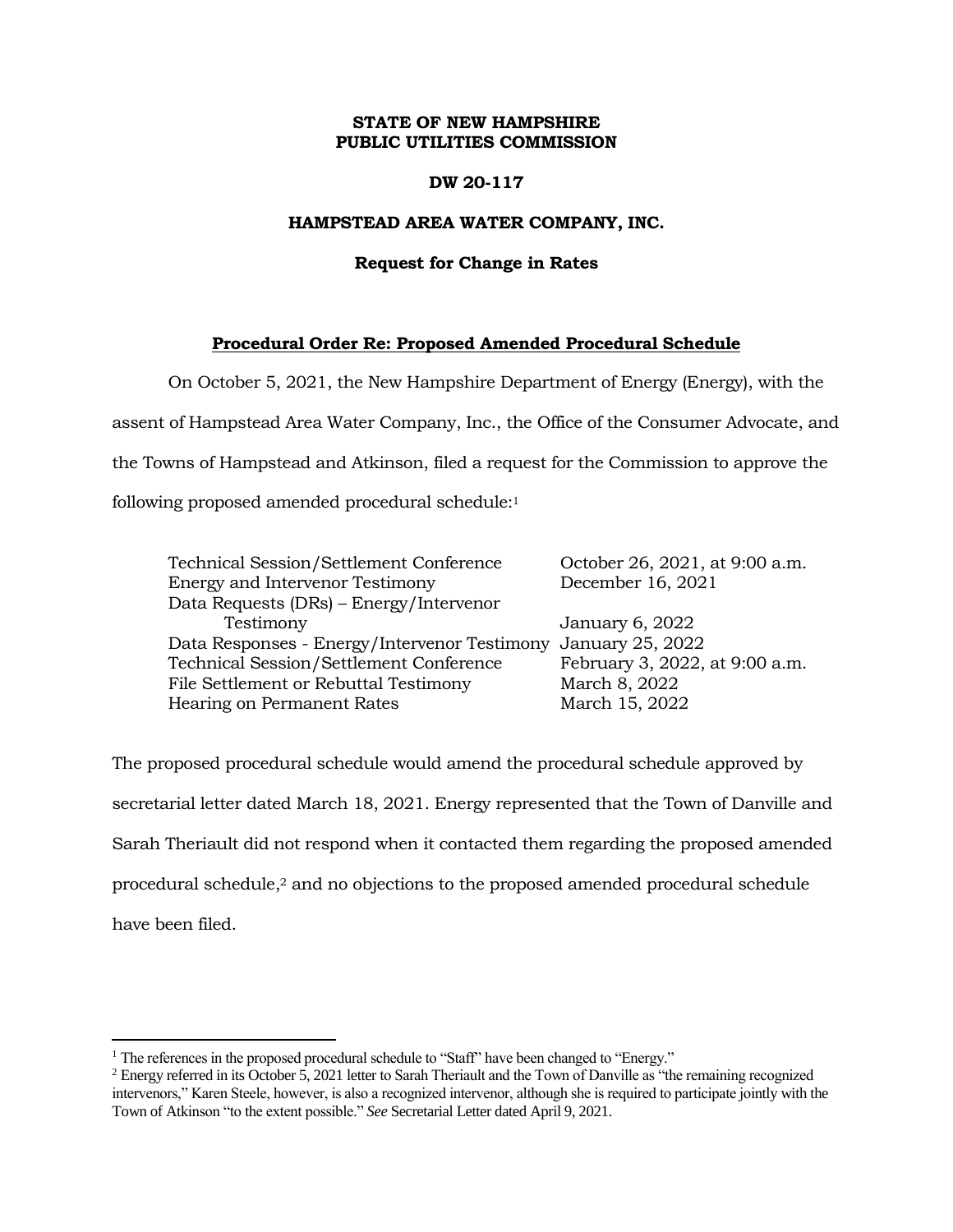DW 20-117 October 14, 2021 Page 2

It has been determined that the proposed amended schedule is in the public interest and, therefore, the foregoing amended procedural schedule is approved, with the following exception: the hearing on permanent rates will take place on Wednesday, March 23, 2022, as March 15, 2022 is not available. The hearings scheduled on February 9-10, 2022 are cancelled.

The March 23, 2022 hearing will be conducted in accordance with the attached supplemental order of notice and hearing guidelines. One day has been allotted for this hearing. If additional time will be required, the parties are requested to notify the Commission within ten days from the date of this order.

So ordered, this fourteenth day of October, 2021.

Martin

Dianne Martin Presiding Officer Chairwoman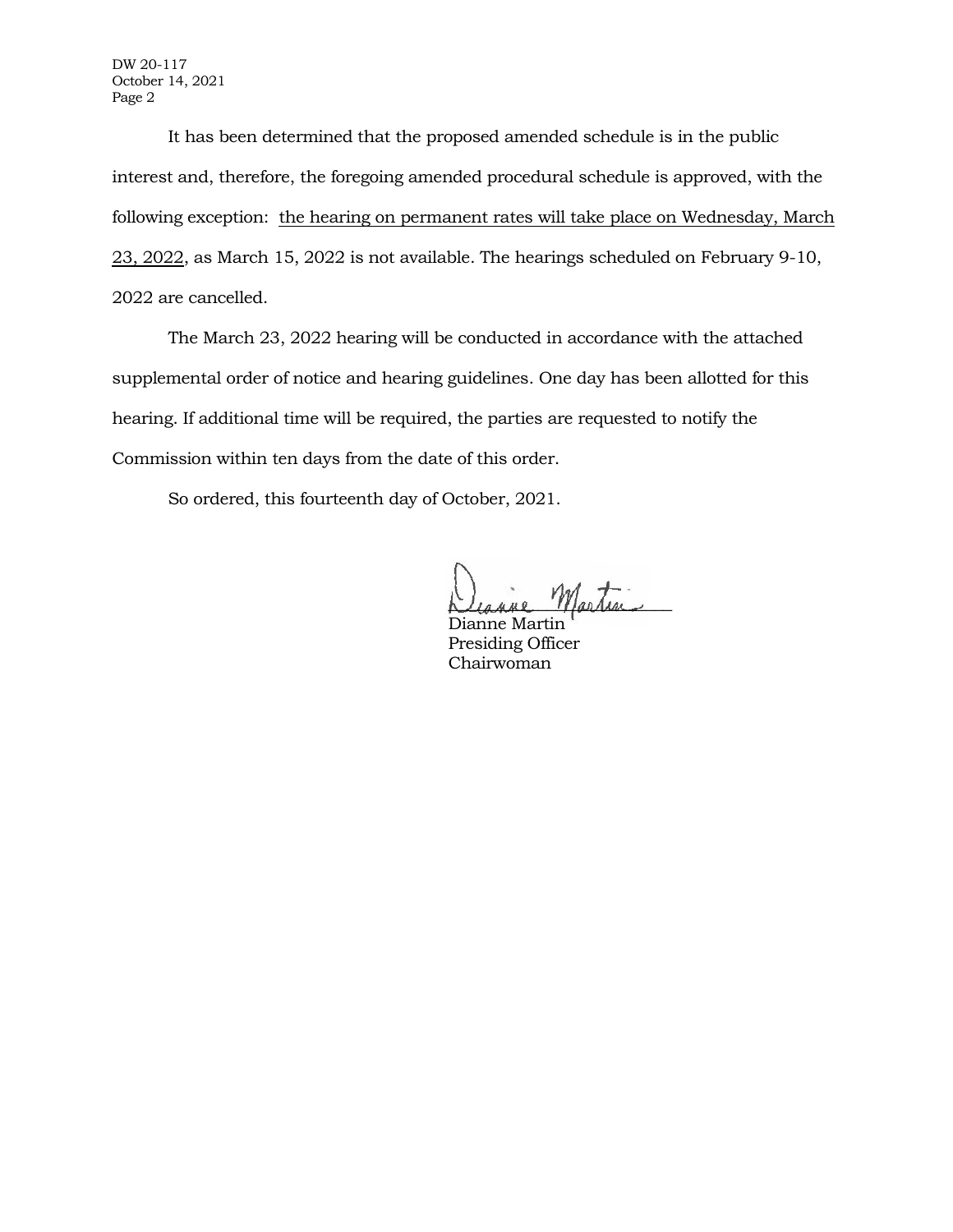DW 20-117 October 14, 2021 Page 3

# Service List - Docket Related

Docket# : 20-117

Printed: 10/14/2021

Email Addresses

ClerksOffice@puc.nh.gov aaugeri@lewisbuilders.com wbaldwin@atkinson-nh.gov douglas.brogan@gmail.com adminasst@townofdanville.org sambosox@gmail.com cressmandg@atkinson-nh.gov robyn.j.descoteau@energy.nh.gov kfarahsb@gmail.com Josie.Gage@oca.nh.gov david.n.goyette@energy.nh.gov lojogut@gmail.com ahansen@atkinson-nh.gov tklaes@blueridgecs.com donald.kreis@oca.nh.gov jayson.p.laflamme@energy.nh.gov charlie@hampsteadwater.com anthony.j.leone@energy.nh.gov nm1w@nm1w.com karen.j.moran@energy.nh.gov chris@atkinsoncc.com harold@lewisbuilders.com smorse@hampsteadnh.us dmullinax@blueridgecs.com smurphy@hampsteadnh.us amanda.o.noonan@energy.nh.gov shawn oneil@mail.rit.edu ocalitigation@oca.nh.gov dpatch@orr-reno.com k.Alan.richards@gmail.com mary.e.schwarzer@energy.nh.gov howard@energytactics.com gspero@atkinson-nh.gov sspyveewater@gmail.com stephenpstcyr@yahoo.com karen.sue.steele@gmail.com john@lewisbuilders.com sally.theriault@comcast.net